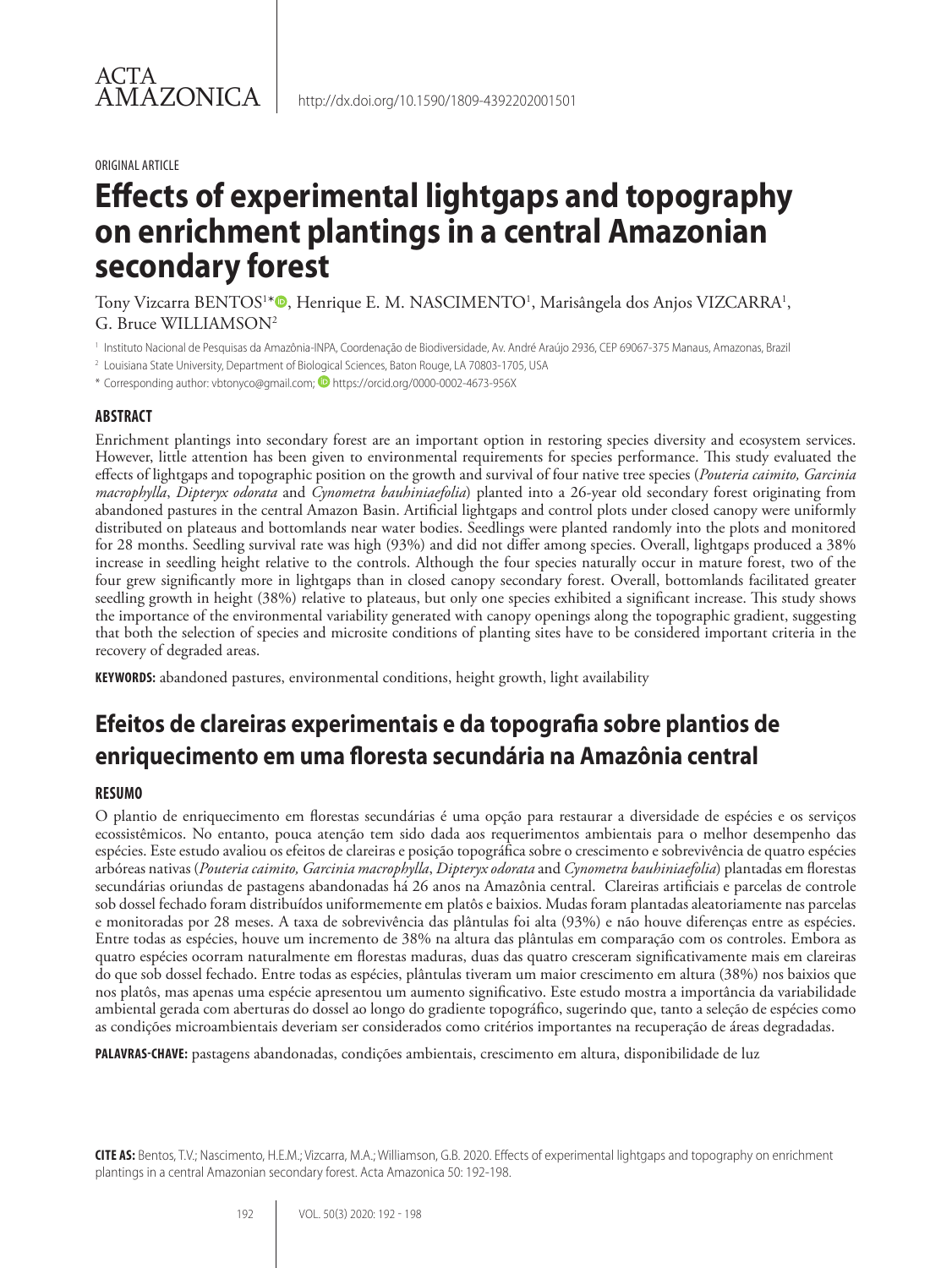

# **INTRODUCTION**

In the Brazilian Amazon, despite efforts to control the advance of deforestation, extensive areas continue to be clearcut and converted to various anthropogenic land uses. The principal factors behind the increase are the illegal extraction of timber and forest conversion to pastures and other land uses. However, most pastures are abandoned in a short period of time due to low productivity related to inadequate management and low natural soil fertility (EMBRAPA/INPE 2014). Pastures are the predominant land use in Amazonia and the activity with greatest impact on forest recovery, due to soil compaction by cattle and to prescribed annual fires that reduce natural ecosystem resilience (Uhl *et al*. 1988; Lucas *et al*. 1998; Mesquita *et al*. 2001). Forests regenerating from abandoned pastures are characterized by low biodiversity and slow species replacements relative to areas clearcut and abandoned without conversion to pasture (Williamson *et al*. 2012; Longworth *et al*. 2014; Mesquita *et al*. 2015). In this scenario of impeded succession, intervention with adequate management is considered one of the principal methods for forest restoration on abandoned pastures (Lamb *et al*. 2005; Norden *et al*. 2010).

One intervention method to promote succession is the introduction of mature forest species into the depauperate secondary forests dominated by *Vismia* (Jakovac *et al*. 2012). Despite various examples of planting to enrich tropical secondary forests (e.g., Evans and Turnbull 2004; Romell *et al*. 2008; Jakovac *et al*. 2012), definitive conclusions regarding different treatments and optimal conditions for planting are elusive, as they depend on the variability in natural environments and species-specific requirements (Benitez-Malvido *et al*. 2005; Yavitt and Wright 2008).

In classical secondary succession of tropical wet forests, the availability of light decreases with time as the arboreal canopy closes and the sub-canopy vegetation stratifies (Capers *et al*. 2005; Chazdon 2008). Thus, the formation of lightgaps, occurring naturally from treefalls, is an important mechanism for maintaining biodiversity and forest dynamics through creation of heterogeneity in light availability in understory patches (Brokaw 1985; Denslow 1987; Whitmore 1989). Nevertheless, natural lightgaps in secondary forests tend to be relatively small and infrequent, so that light is a limiting resource for recruitment of seedlings and saplings (Saldarriaga *et al*. 1988; Yavitt *et al*. 1995; Montgomery and Chazdon 2001; Bebber *et al*. 2002; Balderrama and Chazdon 2005; Dupuy and Chazdon 2006; Dupuy and Chazdon 2008). Studies of secondary forests originating on abandoned pasturelands in the central Amazon Basin revealed the benefits of artificial lightgaps in recruitment and growth of natural vegetation (Bentos *et al*. 2013), as well as changes in species composition after six years of natural regeneration (Bentos *et al*. 2017).

In primary forests of the central Amazon, topography exerts a strong influence on plant species distributions and vegetation structure as a result of variation in the physical and chemical properties of soils (Costa *et al.* 2005; Bohlman *et al.* 2008). Soils on elevated plateaus generally have high clay content and extremely low levels of nutrients, whereas soils in the bottomlands near water sources have high sand content and slightly higher nutrient levels due to accumulation of organic matter (Luizão *et al*. 2004; Toledo *et al*. 2011). Differences in the physical and chemical properties of the soil linked to the topographic variation were not determinant of the floristic composition in secondary forest (Bentos *et al*. 2017). Although plateaus are presumed to receive more light than bottomlands, Bentos *et al*. (2013) showed that the recruitment and growth of seedlings emerging from the seed bank in artificial lightgaps was higher in bottomlands.

In this study we ask what effects these two factors, lightgaps and topography, have on survival and growth of four potential enrichment species planted in secondary forests dominated by *Vismia* in the central Brazilian Amazon.

## **MATERIAL AND METHODS**

#### **Study area**

The study was conducted at the Esteio ranch research area of the Biological Dynamics of Forest Fragments Project (BDFFP) (2°30'S, 60°W), located 80 km north of Manaus, Amazonas, Brazil. Climate in the study area is *Af*, tropical humid, in the Köppen classification, with an average annual temperature of 27° C and precipitation between 1900 and 3500 mm per year, with higher rainfall occurring from February to April (Alvares *et al*. 2013). Soils are clays, classified as yellow latosols (Ultisol) and red-yellow podozols (Oxisol) (Ranzani 1980). In general, the soils are acidic and poor in nutrients, especially phosphorous, calcium, magnesium, sodium and potassium (Chauvel *et al*. 1987; Toledo *et al.*  2011). The topography of the region is of gently rolling hills, characterized by upland plateaus, slopes and bottomlands, at elevations of 40-140 m.a.s.l. Soil properties follow topography with high clay content on the plateaus and high sand content in the bottomlands (Chauvel *et al*. 1987; Toledo *et al*. 2011).

The BDFFP research area contains replicated forest fragments of 1, 10 or 100 ha. The fragments were isolated in the early 1980's after the mature forest was cleared for agronomic activity, mainly pastures (Lovejoy and Bierregaard 1990). Following 4-5 years of cattle grazing and annual prescribed burning to maintain the grassland, pastures were gradually abandoned because of decreased productivity. Forest regeneration commenced in abandoned pastures with scattered patches of trees, mostly *Vismia* species that had survived the fires. This study was conducted in the abandoned pastures dominated by *Vismia*.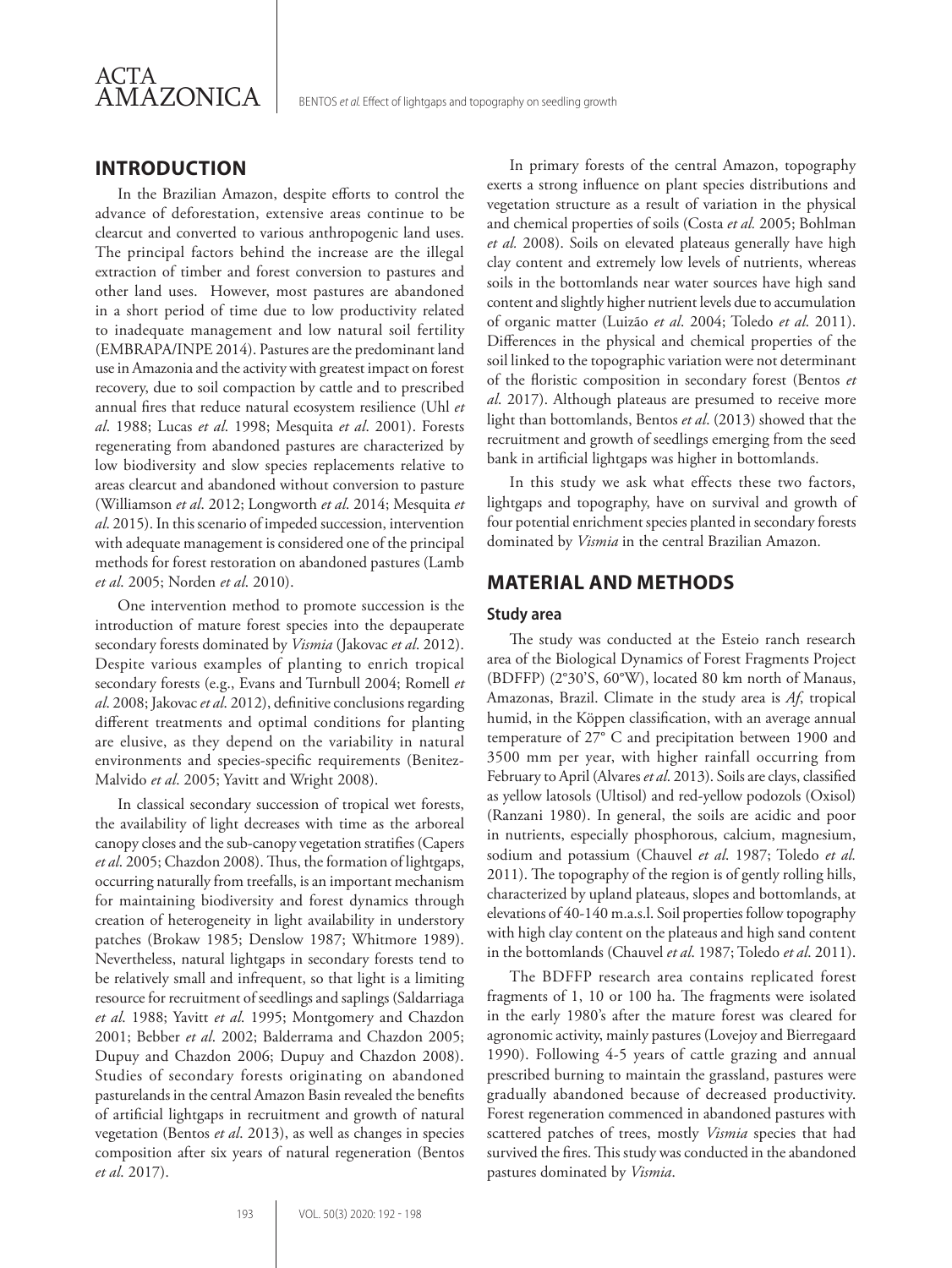

#### **Experimental lightgaps**

Fourteen experimental lightgaps (10 x 10-m plots) were created in the Esteio ranch in April 2009, near the end of the rainy season, in an 8-km<sup>2</sup> area of 20-year old secondary forest with a closed canopy dominated by *Vismia* species. The plots were located at least 200 m apart to avoid interdependence. In each plot, the composition of the vegetation was recorded, and in May 2009 all vegetation was removed from the plots, including seedlings, trees and vines, as well as coarse woody debris. Adult plants were cut at the base of the trunk with a chainsaw, while small individuals were cut with a machete. The 14 plots were distributed uniformly among two topographic positions, plateaus and bottomlands [see Bentos *et al*. (2013) for more details on the study area and experimental design].

In March 2015, the plots were cleared a second time by removing vegetation that had regenerated since lightgap creation six years earlier. The regeneration had reached 3 m in height, and plant composition had changed somewhat from the initial 2009 census (Bentos *et al*. 2017). In the surrounding secondary forest, now 26 years old and still strongly dominated by *Vismia* species, eight new 10 x 10-m plots were established as closed canopy controls, four on plateau and four on bottomland.

#### **Planting of seedlings**

Considering the low tree species diversity and high dominance of pioneer species in abandoned pasture areas, even after two decades of secondary succession, four nonpioneer, native species with economic potential were selected for the experimental enrichment plantings in the lightgaps. These species are considered typical 'climax' species of primary forests and are not often recorded in natural regeneration in these areas. Therefore, the selection of species from a single functional group aimed to evaluate whether canopy opening and topographic variation influence species performance. The selected species are commonly utilized in agroforestry systems, with long lives, slow growth, relatively high wood densities (0.75 – 0.92 g cm<sup>-3</sup>) and varied seed weight (1.06 − 3.5 g) (Benitez-Malvido *et al*. 2005; Zau *et al*. 2014). *Pouteria caimito* (Ruiz & Pav.) Randlk. (locally known as *abiú*) (Sapotaceae) and *Garcinia macrophylla* Mart. (*bacuri*) (Clusiaceae), are recognized as potential fruit trees for human consumption (fruiting starts between three and five, and four and eight years, respectively) (Falcão and Clement 1999; Xavier *et al*. 2001). *Dipteryx odorata* (Aubl.) Willd. (*cumaru*) (Fabaceae) is a well-known timber species, which starts fruiting between six and nine years (Barbosa *et al*. 2003). *Cynometra bauhiniaefolia* Benth. (*jutairana*) (Fabaceae) has no economic use identified as yet, but other tree species of the same genus are used in carpentry, joinery, and charcoal production (Tavares 1987). Recently, the species is utilized in urban forestry in tropical wet biomes across Brazil and it starts fruiting between five and eight years (Tavares and Silva 1992; Nazário *et al*. 2008).

A total of 232 seedlings were planted in the 14 26-year old lightgaps and eight controls in March 2015. The seedlings were produced in a greenhouse from seeds obtained from matrices in a neighboring primary forest site. After sowing and germination, the seedlings were kept in the greenhouse for two years. In each lightgap plot, 12 seedlings were planted, three of each species. In each control plots, only two seedlings of each species were planted, due to the limited number of seedlings. To ensure exposure to incident light, the seedlings were planted in the central portion of each plot, at least 1 m from one another. Each seedling was planted into a 40 x 40 x 40-cm hole that was refilled with the same excavated soil. Any understory regeneration around the seedlings was removed to prevent competition. Planting procedures were the same in lightgap and control plots, except there was no understory regeneration to remove in the control plots.

Seedling height was recorded as the vertical distance from the soil surface to the highest apical meristem, not to the highest portion of the highest leaf. At the time of planting, the mean apical height was  $52.9 \pm 0.04$  cm (mean  $\pm$  SE) for *P. caimito*, 46.0 ± 0.04 cm for *D. odorata*, 40.9 ± 0.03 cm for *C. bauhiniaefolia* and 40.6 ± 0.03 cm for *G. macrophylla*. The initial height used in analysis of growth was recorded one month after planting, to allow for acclimation changes. The final height was recorded 28 months after the initial height (July 2017). Relative height growth (RGH) was calculated as final height minus initial height, divided by the initial height.

#### **Data analysis**

Three-way analysis of variance (ANOVA) was employed to test for effects of species, canopy condition and topographic position on the dependent variable, RHG, among the four species (*P. caimito*, *C. bauhiniaefolia, G. macrophylla* and *D. odorata*), two canopy conditions (lightgap and control) and two topographic positions (plateau and bottomland). RHG was log transformed to reach normality and reduce heteroscedasticity before the ANOVA was performed in SYSTAT 12.0 (Wilkinson 2007).

#### **RESULTS**

Of the 232 seedlings, only 16 (7%) died over the 28 months. Ten died in the plateau plots, seven of 84 in lightgaps and three of 32 in control plots. Six died in bottomlands, four of 84 in lightgaps and two of 32 in control plots. *Pouteria caimito* and *C. bauhiniaefolia* suffered the most deaths (seven of 58, and five of 58 seedlings, respectively), while *G. macrophylla* and *D. odorata* lost only two individuals each.

In contrast to seedling survival, RHG varied significantly between canopy conditions  $(F_{1,71} = 14.93, p < 0.001)$  and topographic positions ( $F_{1,71} = 4.28$ ,  $p = 0.042$ ). RHG was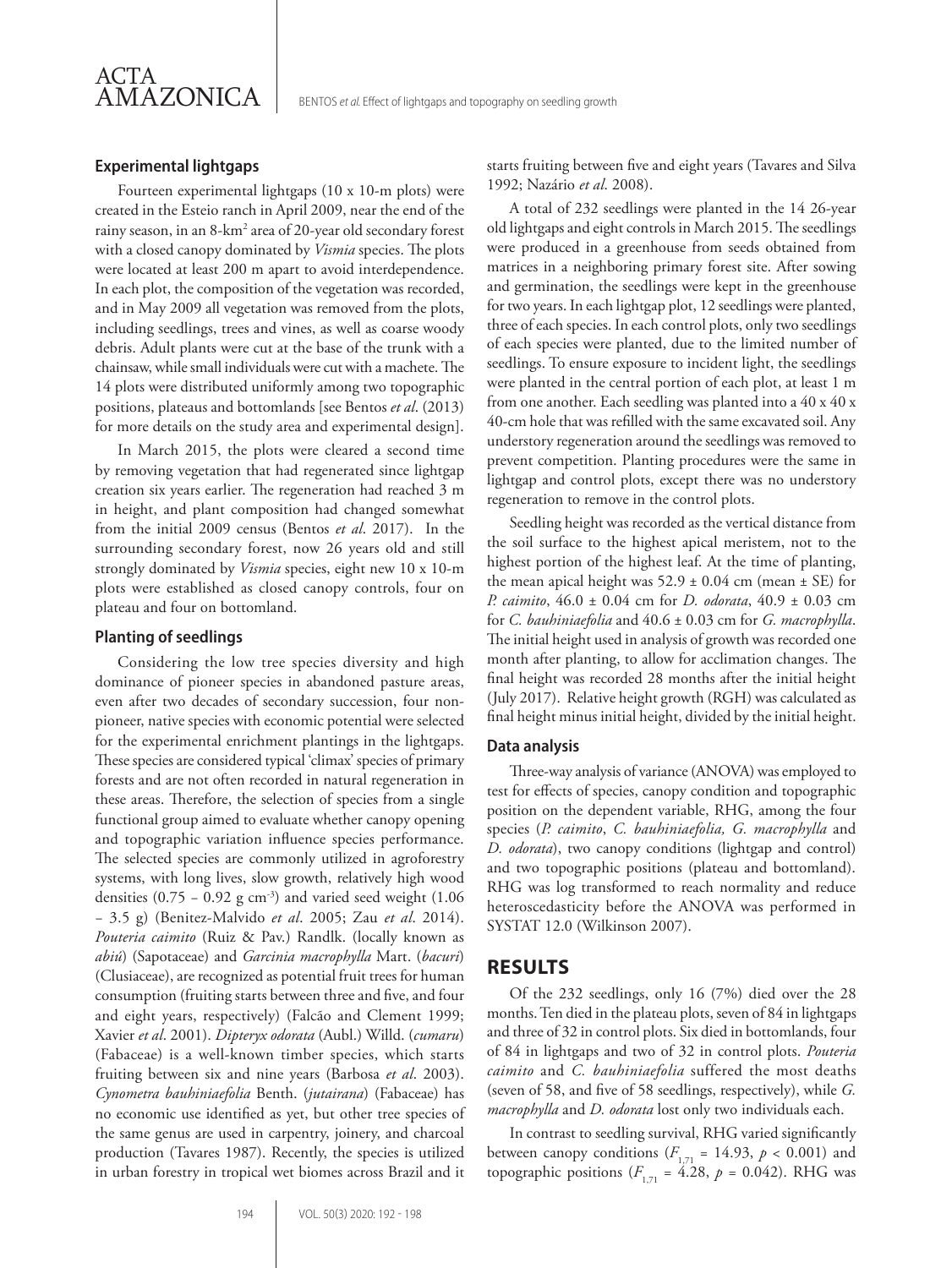higher in lightgaps (mean  $\pm$  SE = 0.282  $\pm$  0.023 cm cm<sup>-1</sup>) than in controls  $(0.204 \pm 0.024)$ , and higher in bottomlands  $(0.295 \pm 0.027)$  than in plateaus  $(0.214 \pm 0.021)$  (Figure 1). It is noteworthy that, despite the difference in statistical significance, the magnitude of the increase in RHG was the same for lightgaps (38%) and bottomlands (38%). The statistical difference may be due to the nature of our unbalanced experimental design. The interaction effect between canopy condition and topographic position was non-significant  $(F_{1,71} = 0.22, p = 0.64)$ .

RGH also varied significantly among species  $(F_{3,71} = 16.32,$ *p* < 0.001). The RHG of *G. macrophylla* was significantly lower (mean ± SE = 0.097 ± 0.021 cm cm-1) than that of *C. bauhiniaefolia* (0.250 ± 0.037), *P. caimito* (0.264 ± 0.044) and *D. odorata* (0.406 ± 0.052) (Tukey's test, *p* < 0.001 for each comparison). There was no significant difference among the latter three species  $(p > 0.3)$ . Although there was no significant interaction between topography and species  $(F_{3,71})$ = 0.58, *p* = 0.632), the interaction of canopy condition and species was highly significant ( $F_{3,71} = 4.29$ ,  $p = 0.008$ ). As there were differences among species in the three-way ANOVA, a two-way ANOVA was performed for each species separately. Canopy condition had a significant effect on growth of *P. caimito*  $(F_{1,18} = 6.29, p = 0.023)$  and *G. macrophylla*  $(F_{1,18} = 1.18)$ 13.94,  $p = 0.002$ ), but not on *D. odorata* ( $F_{1,18} = 2.44$ ,  $p =$ 0.136) and *C. bauhiniaefolia* ( $F_{1,18} = 1.07$ ,  $p = 0.315$ ). The RGH of *P. caimito* was higher in lightgaps (mean ± SE =  $0.319 \pm 0.052$  cm cm<sup>-1</sup>) than in control plots  $(0.155 \pm 0.070)$ , and was also higher in lightgaps for *G. macrophylla* (0.128 ± 0.026) than in the controls  $(0.043 \pm 0.028)$  (Figure 2a). In contrast, topographic position had a significant effect only on *C. bauhiniaefolia* ( $F_{1,18} = 4.37$ ,  $p = 0.051$ ), with RHG higher in the bottomlands  $(0.329 \pm 0.059)$  than on the plateaus



Figure 1. Overall relative height growth (RHG in cm cm<sup>-1</sup>) of seedlings of four native tree species over 28 months as a function of canopy condition (lightgap vs. closed canopy control) and topographic position (plateau vs. bottomland) in secondary forest in the central Amazon. Columns indicate the mean and bars the standard error of the mean.

 $(0.170 \pm 0.033)$  (Figure 2b). The other three species showed no significant effect of topographic position ( $F_{1,18}$  < 1.66,  $p >$ 0.222 for all cases) (Figure 2b).

### **DISCUSSION**

Irrespective of light conditions (lightgap or closed canopy) and topographic variation, the planted seedlings had high survival rates, but RHG was higher overall in lightgaps and bottomlands, despite variable responses among species. The lightgaps clearly revealed the importance of light availability to seedling growth, even though the species tested are considered typical of mature forests and capable of surviving under secondary-forest closed canopy. The higher growth in the bottomlands was probably related to greater water and nutrient availability in the soil.

The high survival rates indicate that the canopy opening and topographic conditions were not limiting in the evaluated



Figure 2. Relative height growth (RHG in cm cm<sup>-1</sup>) of seedlings of four species (P.caim = *Pouteria caimito*, G.macr = *Garcinia macrophylla*, D.odor = *Dipteryx odorata*, C.bauh = *Cynometra bauhiniaefolia*) over 28 months in a secondary forest in the central Brazilian Amazon as a function of canopy condition (lightgap vs. closed canopy control) (A), and topographic position (plateau vs. bottomland) (B). Columns indicate the mean and bars the standard error of the mean. Different letters above the bars indicate significant differences ( $p \le 0.05$ ).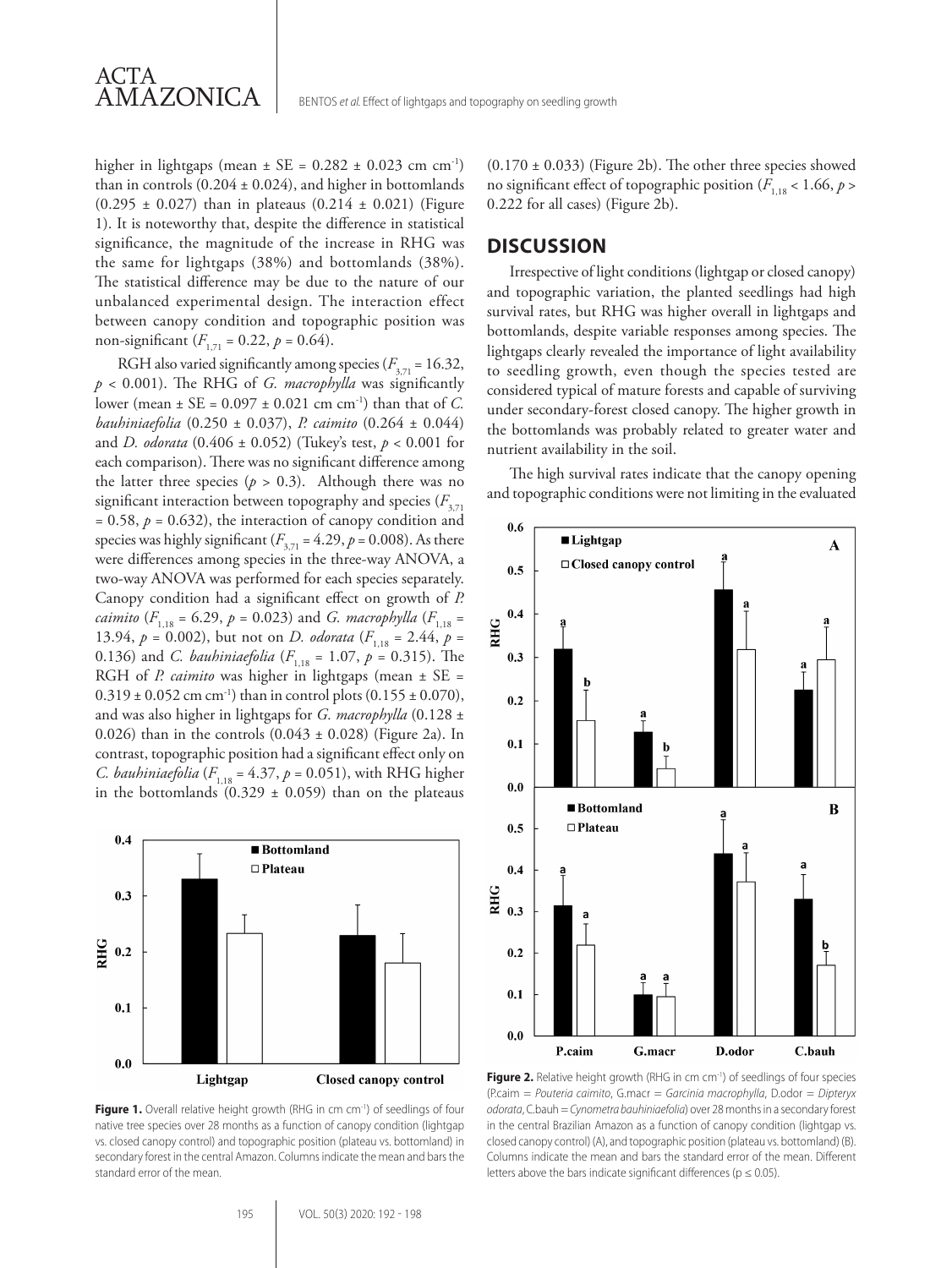phase of seedling development and that the test species were tolerant to the range of environmental conditions to which they were exposed, which may have been favored by the headstart period of the seedlings in the greenhouse prior to planting. Previous studies show that both canopy opening (Denslow 1987; Peña-Claros 2002) and the quality of light that reaches the forest understory (Chazdon and Pearcy 1991; Leakey *et al*. 2003) are the most important factors for survival and growth of non-pioneer species in tropical secondary forests.

ACTA

AMAZONICA

Despite the functional and phenological similarities among the species studied (long-lived, slow-growing, largeseeded mature forest species), they responded differently to lightgaps and topography. Although non significantly, *C. bauhiniaefolia* was the only species exhibiting higher growth in the closed-canopy control plots, possibly because light availability was less limiting to it than to the other species. In addition, RHG of *C. bauhiniaefolia* was significantly higher in the bottomlands, and mortality (two of seven) was mostly in the lightgaps, suggesting a preference of this species for more shaded and humid habitats. It is commonly found in seasonally-flooded, mature floodplain forests (Tavares and Silva 1992; Wittmann *et al*. 2010).

*Garcinia macrophylla*, which had the lowest RHG among the species, presents a wide geographic distribution, as a result of its adaptation to various types of soil and climate (Flora do Brasil 2020). Some species of *Garcinia* are water-demanding fruit-bearing trees that are cultivated in the shade, but they may tolerate direct sunlight well due to their leaf characteristics (large and glabrous leaves) that enhance hydric stress tolerance (Xavier *et al*. 2001). However, even though its RHG was significantly higher in the lightgaps, many leaves became yellowish, probably as a result of water deficit, especially in the dry season, although its mortality was quite low. Its RHG varied little between plateau and bottomland, which reflects the adaptability of *G. macrophylla*, that is commonly found in both floodplain and *terra-firme* forests across the Amazon basin (Tavares and Silva 1992).

On average, the RHG of *D. odorata* was higher than that of the other species. Uchida and Campos (2000) evaluated the effect of zero to 70% shading on initial growth of *D. odorata* under greenhouse conditions, and found no significant variation among shading levels. They suggest that *D. odorata* may exhibit foliar anatomical plasticity in different shading conditions, thereby facilitating high survival and growth in degraded environments such as secondary forests. In our study, the non-significant variation between plateau and bottomland suggests as well that the species tolerates a range of soil conditions (water and nutrients) associated with topography.

The RHG of *P. caimito* was significantly higher in the lightgaps than in control plots, corroborating the findings of Benitez-Malvido *et al*. (2005), who showed that *P. caimito* grew faster in more open sites with high photosynthetically active radiation. It has been suggested that species with large seeds, such as *P. caimito,* have better tolerance to adverse conditions in open areas and pastures, as large seeds tend to generate seedlings with large cotyledons that function as storage organs, rich in resources, thereby facilitating survival and growth (Benítez-Malvido and Kossmann-Ferraz 1999).

An earlier study at the same sites monitored species richness and composition before and six years after lightgap creation and also registered significant effects of canopy opening on seedlings regenerating from the seed bank (Bentos *et al*. 2017). Seedling recruitment in lightgaps showed a significant increase in species richness, particularly among non-pioneer, forest species (Bentos *et al*. 2017). A parallel increase in species richness of saplings occurred but this could have been owed to the increase in stem density of saplings in the lightgaps. This increase in species richness suggests that enrichment plantings may be less essential for forest restoration where artificial lightgaps receive adequate seed rain from nearby mature forest. The BDFFP study sites of Bentos *et al*. (2017) and this study are surrounded by a matrix of mature forests, so that seeds of shade-tolerant species are expected to be dispersed into the secondary forest plots. Therefore, the need for enrichment plantings may increase as secondary forests become further removed from mature-forest seed sources.

The variation in light among experimental plots, with and without clearing, did not affect significantly the RHG of species native to young *Vismia* secondary forest in a site 60 km west of ours (Jakovac *et al*. 2012). This contrasting result may be related to the different age of the secondary forests studied by Jakovac *et al*. (2012) (5-16 years) and Bentos *et al*. (2017) (26 years), as well as to the proportion of basal area removed to open the canopy (35% and 100%, respectively). Further studies should focus on both the age of secondary forests and the degree of canopy removal to determine conditions for different restoration methods.

Seedling survival was high across species and topographic position in our study. However, bottomlands, likely due to greater soil moisture and more nutrients, afforded significantly higher RHG than plateaus. An earlier study to evaluate natural recruitment and initial growth from the seed bank showed a parallel effect of greater height growth in bottomlands than in plateaus, although there was no difference in the density of seeds germinating in the two locations (Bentos *et al*. 2013). The nature of growth facilitation in bottomlands may be tested in future studies by experimentally manipulating water and nutrient levels at different topographic positions.

#### **CONCLUSIONS**

Our study highlights the importance of the creation of artificial lightgaps to enhance the survivorship and growth of seedlings through increased light levels. Growth is also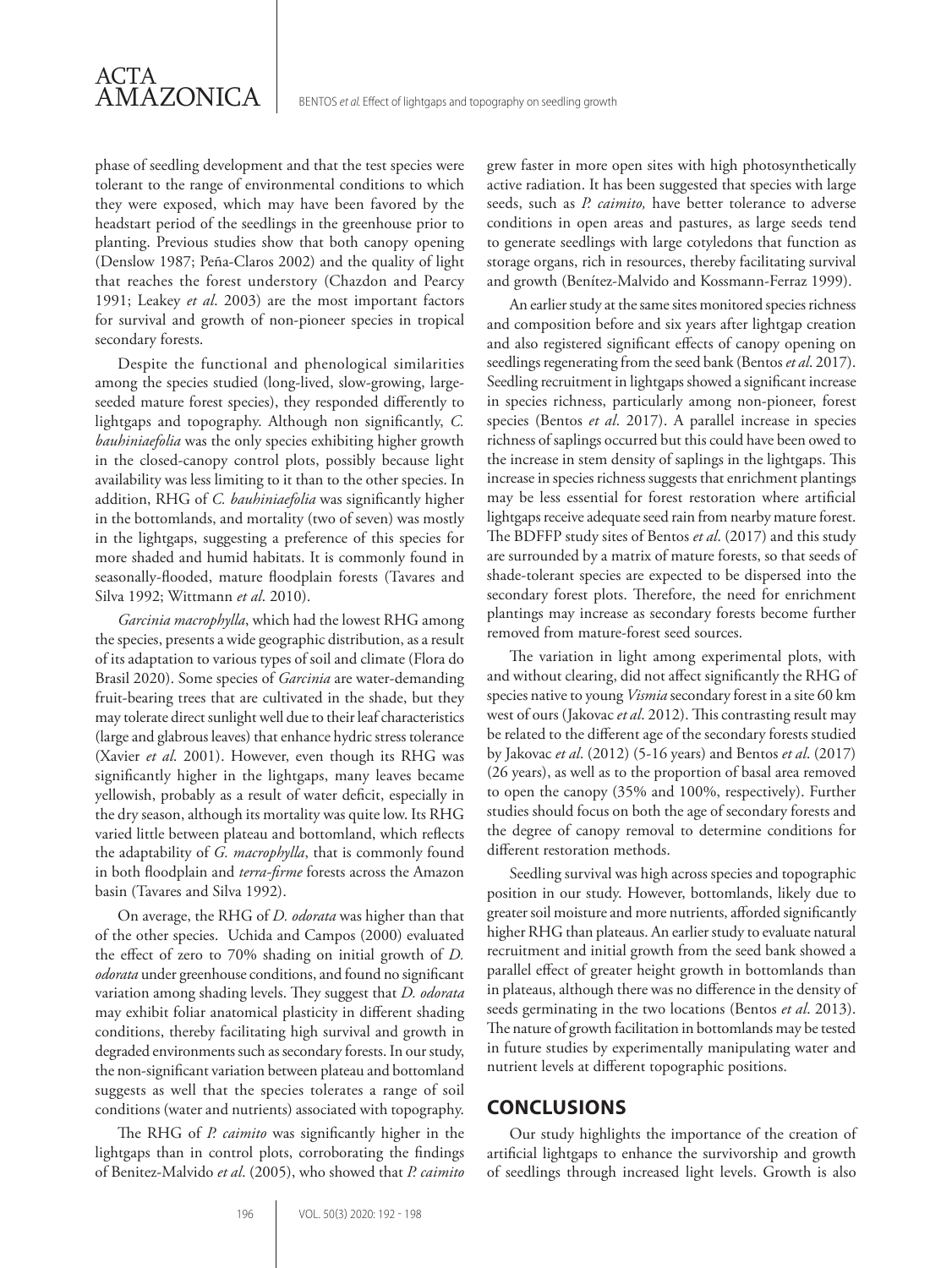favored in bottomlands relative to plateaus, possibly due to higher water and nutrient availability. The choice of species with different functional traits for enrichment planting should be taken into consideration in order to take advantage of the environmental variability. Species adapted to poorer and drier soils could be planted on plateaus, and high-demanding species in more fertile and humid soils in bottomlands.

# **ACKNOWLEDGMENTS**

ACTA

AMAZONICA

This research is part of TVB's project of Programa de Fixação de Doutores no Estado do Amazonas (FIXAM-AM, process # 062.02273/2014) and Programa de Capacitação Institucional of Instituto Nacional de Pesquisas da Amazônia (INPA). Financial support was provided by Fundação de Amparo à Pesquisa do Estado do Amazonas – FAPEAM (Brazil). TVB acknowledges also the financial support of Conselho Nacional de Desenvolvimento Científico e Tecnológico – CNPq (Brazil) (process # 301481/2020-2). GBW was supported by the US National Science Foundation (DEB-1147434). We thank Cícero and Alaércio Marajó for excellent field assistance. This is publication # 793 of the technical series of the Biological Dynamics of Forest Fragments Project (PDBFF-INPA).

# **REFERENCES**

- Alvares, C.A.; Stape, J.L.; Sentelhas, P.C.; de Moraes, G.; Leonardo, J.; Sparovek, G. 2013. Köppen's climate classification map for Brazil. *Meteorologische Zeitschrift*. 22: 711-728.
- Barbosa, A.P.; Iida, S.; Vieira, G.; Sampaio, P.T.B.; Oliveira, L.A.; Campos, M.A.A.; *et al*. 2003. Silvicultura tropical e a recuperação de áreas degradadas pela agricultura itinerante na Amazônia Central. In: Higuch, N.; Santos, J.; Sampaio, P.T.B. (Ed.). *Projeto jacarandá Fase II: Pesquisas florestais na Amazônia Central*. Editora INPA, Manaus, p.223-239.
- Balderrama, S.I.V.; Chazdon, R.L. 2005. Light-dependent seedling survival and growth of four tree species in Costa Rican secondgrowth rain forests. *Journal of Tropical Ecology*, 21: 383-395.
- Bebber, D.; Brown, N.; Speight, M.; Moura-Costa, P.; Wai, Y.S. 2002. Spatial structure of light and dipterocarp seedling growth in a tropical secondary forest. *Forest Ecology and Management*, 157: 65-75.
- Bentos, T.V.; Nascimento, H.E.M.; Williamson, G.B. 2013. Tree seedling recruitment in Amazon secondary forest: Importance of topography and gap micro-site conditions. *Forest Ecology and Management*, 287: 124-131.
- Bentos, T.V.; Nascimento, H.E.M.; Vizcarra dos Anjos, M.; Williamson, G.B. 2017. Effects of lightgaps and topography on Amazon secondary forest: changes in species richness and community composition. *Forest Ecology and Management*, 396: 140-146.
- Benitez-Malvido, J.; Martínez-Ramos, M.; Camargo, J.L.C.; Ferraz, I.D.K. 2005. Responses of seedling transplants to environmental variations in contrasting habitats of central Amazonia. *Journal of Tropical Ecology*, 21: 397–406.
- Benitez-Malvido, J.; Kossmann-Ferraz, I.D.K. 1999. Litter cover variability affects seedling performance and herbivory. *Biotropica*, 31: 598–606.
- Bohlman, S.A.; Laurance, W.F.; Laurance, S.G.; Nascimento, H.E.M.; Fearnside, P.M.; Andrade, A. 2008. Importance of soils, topography and geographic distance in structuring central Amazonian tree communities. *Journal of Vegetation Science,* 19:863-874.
- Brokaw, N.V.L. 1985. Gap-phase regeneration in a tropical forest. *Ecology*, 66: 682-687.
- Capers, R.S.; Chazdon, R.L.; Brenes, A.R.; Alvarado, B.V. 2005. Successional dynamics of woody seedling communities in wet tropical secondary forests. *Journal of Ecology*, 93: 1071–1084.
- Chauvel, A.; Lucas, Y.; Boulet, R. 1987. On the genesis of the soil mantle of the region of Manaus, Central Amazonia, Brazil. *Experientia*, 43: 34–241.
- Chazdon, R.L.; Pearcy, R.W. 1991. The importance of sunflecks for forest understorey plants. *Bioscience* 41: 760-766.
- Chazdon, R.L. 2008. Chance and determinism in tropical forest succession. In: Carson, W.; Schnitzer, S. (Ed.). *Tropical Forest Community Ecology*. Wiley-Blackwell Publishing, Oxford, p.384-408.
- Costa, F.R.C.; Magnusson, W.E.; Regina, C.L. 2005. Mesoscale distribution patterns of Amazonian understorey herbs in relation to topography, soil and watersheds. *Journal of Ecology,* 93:863-878.
- Denslow, J.S. 1987. Tropical rainforest gaps and tree species diversity. *Annual Review of Ecology Systematics*, 18: 431–452l.
- Dupuy, J.M.; Chazdon, R.L. 2006. Effects of vegetation cover on seedling and sapling dynamics in secondary tropical wet forests in Costa Rica. *Journal of Tropical Ecology*, 22: 65–76.
- Dupuy, J.M.; Chazdon, R.L. 2008. Interacting effects of canopy gap, understory vegetation and leaf litter on tree seedling recruitment and composition in tropical secondary forests. *Forest Ecology and Management,* 255: 3716-3725.
- EMBRAPA/INPE. 2014. Empresa Brasileira de Pesquisa Agropecuária e Instituto Nacional de Pesquisas Espaciais. TerraClass. Levantamento de informações de uso e cobertura da terra na Amazônia. *Sumário Executivo*.
- Evans, J.; Turnbull, J. 2004. *Plantation Forestry in the Tropics*. Oxford University Press, Oxford.194p.
- Falcão, M.A.; Clement, C.R. 1999. Fenologia e Produtividade do Abiu (*Pouteria caimito*) na Amazônia central. *Acta Amazonica*, 29:3-11.
- Flora do Brasil 2020 em construção. Jardim Botânico do Rio de Janeiro (http://floradobrasil.jbrj.gov.br/). Acessed on 29 Jan 2020.
- Jakovac, A.C.C.; Bentos, T.V.; Mesquita, R.C.G.; Williamson, G.B. 2012. Age and light effects on seedling growth in two alternative secondary successions in central Amazonia. *Plant Ecology and Diversity*, 7: 349–358.
- Lamb, D.; Erskine, P.; Parrotta, J.A. 2005. Restoration of degraded tropical forest landscapes. *Science*, 310:1628–1632.